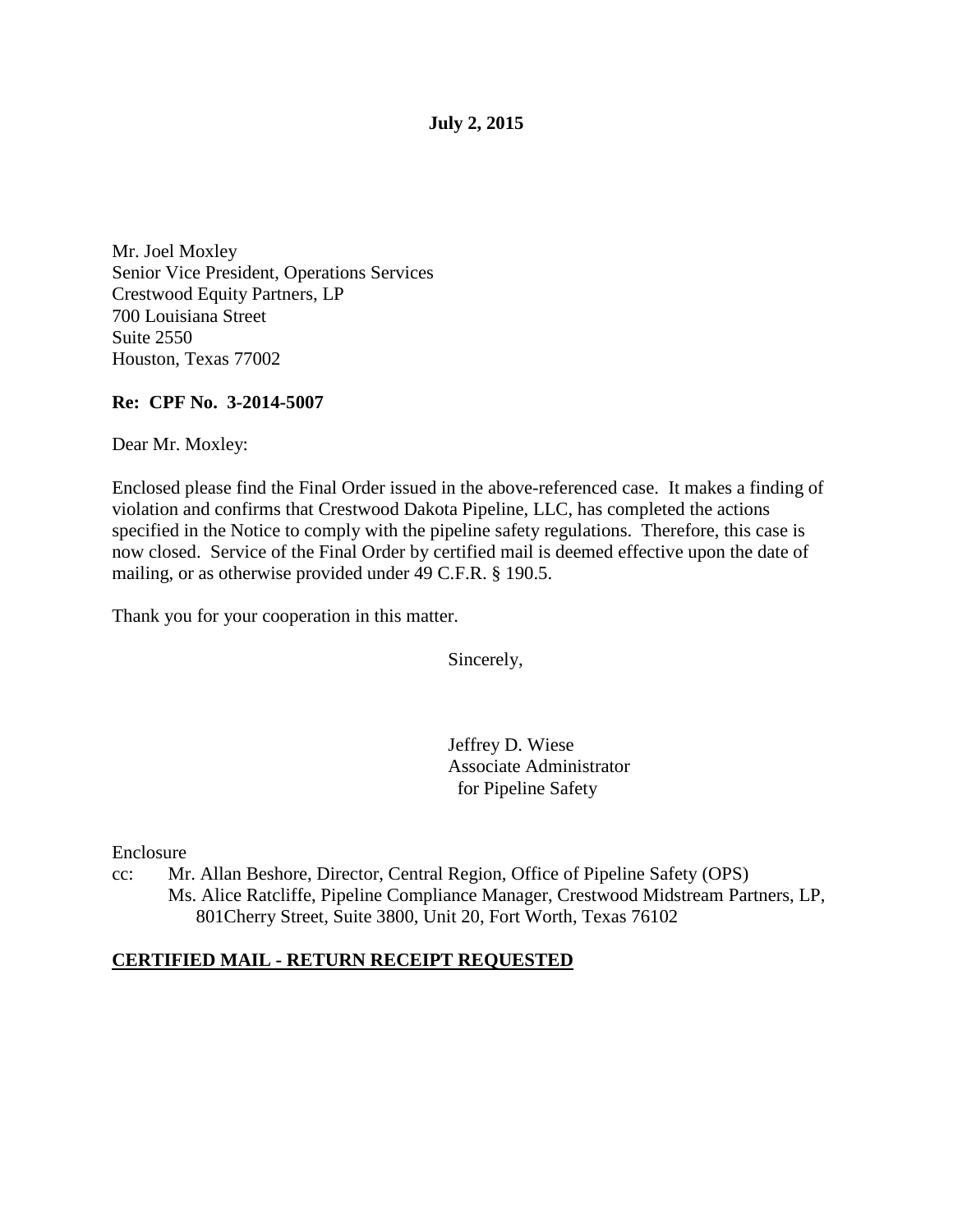### **U.S. DEPARTMENT OF TRANSPORTATION PIPELINE AND HAZARDOUS MATERIALS SAFETY ADMINISTRATION OFFICE OF PIPELINE SAFETY WASHINGTON, D.C. 20590**

 **) In the Matter of )** 

**Crestwood Dakota Pipeline, LLC, ) CPF No. 3-2014-5007 a subsidiary of Crestwood Equity Partners, LP, )** 

 **)** 

**\_\_\_\_\_\_\_\_\_\_\_\_\_\_\_\_\_\_\_\_\_\_\_\_\_\_\_\_\_\_\_\_\_\_\_\_\_\_\_\_\_ )** 

 **)** 

**\_\_\_\_\_\_\_\_\_\_\_\_\_\_\_\_\_\_\_\_\_\_\_\_\_\_\_\_\_\_\_\_\_\_\_\_\_\_\_\_\_** 

**Respondent. )** 

### **FINAL ORDER**

Between October 28 – November 1, 2013, pursuant to 49 U.S.C. § 60117, a representative of the Pipeline and Hazardous Materials Safety Administration (PHMSA), Office of Pipeline Safety (OPS), conducted an on-site pipeline safety inspection of the facilities and records of Crestwood Dakota Pipeline, LLC, (Crestwood or Respondent) in Epping, North Dakota. Crestwood, a subsidiary of Crestwood Equity Partners, LP, owns and operates 20.9 miles of crude oil pipelines, as well as other pipeline facilities, in and around Epping, North Dakota.<sup>1</sup>

As a result of the inspection, the Director, Central Region, OPS (Director), issued to Respondent, by letter dated October 2, 2014, a Notice of Probable Violation and Proposed Compliance Order (Notice). In accordance with 49 C.F.R. § 190.207, the Notice proposed finding that Crestwood had violated 49 C.F.R. § 195.561 and ordered Respondent take certain measures to correct the alleged violation. The Notice also proposed finding that Crestwood had committed probable violations of 49 C.F.R. §§ 194.107, 195.402, 195.404, 195.432, and 195.563, and warned Respondent to take corrective action to address them or be subject to future enforcement actions.

Crestwood responded to the Notice by letter dated October 27, 2014 (Response). Respondent did not contest the allegation of violation or the proposed compliance order, but did provide information on the corrective actions it had taken. Crestwood did not request a hearing and therefore has waived its right to one.

http://www.crestwoodlp.com/operations/ngl-crude-services/crude-colt-hub.asp (last visited March 4, 2015); *see also Operations – Crude Facilities – Arrow Midstream*, Crestwood Midstream Partners, LP, http://www.crestwoodlp.com/operations/ngl-crude-services/crude-arrow.asp (last visited March 4, 2015).

 $\overline{a}$ <sup>1</sup> See Operations – Crude Facilities – COLT Hub, Crestwood Midstream Partners, LP,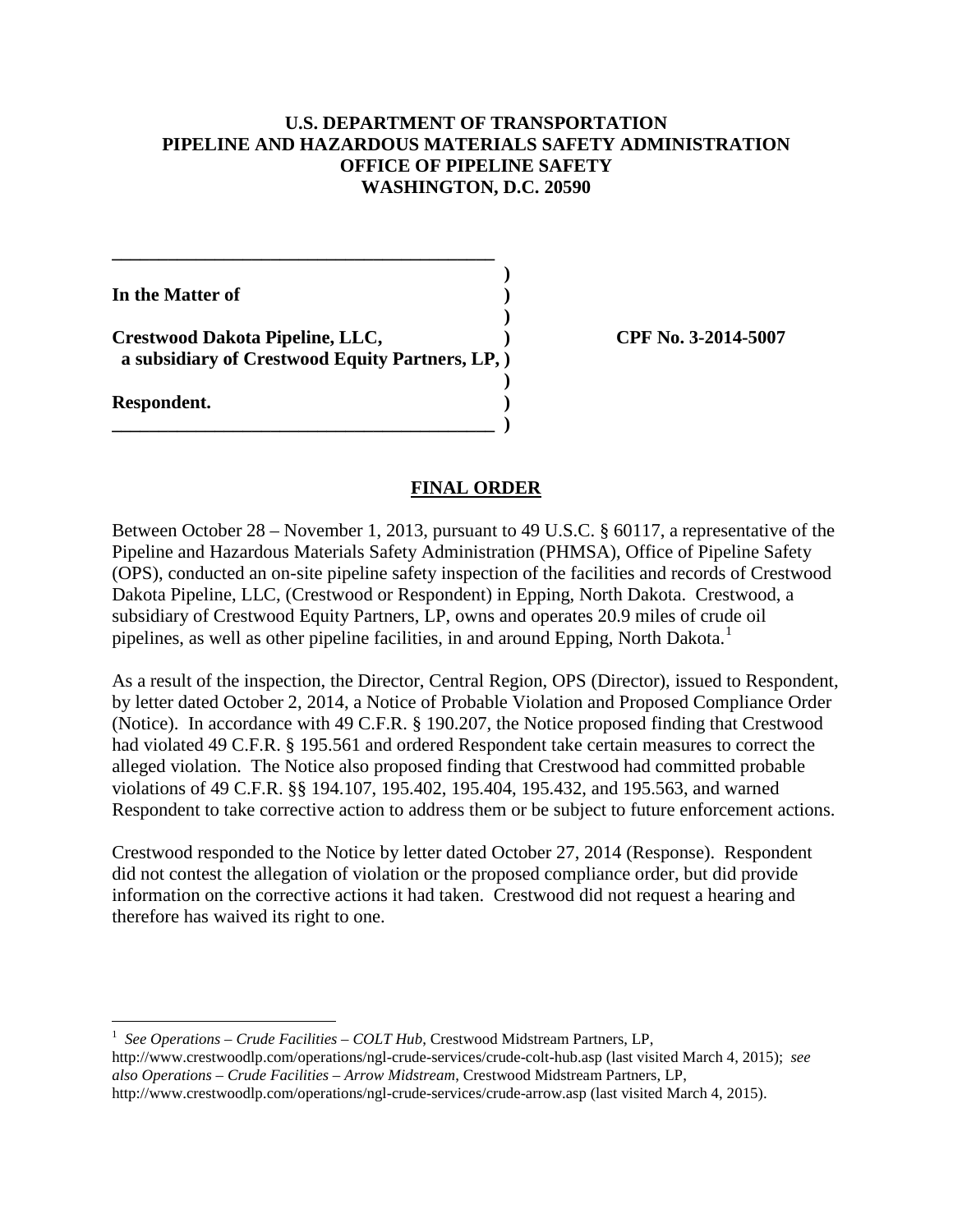## **FINDING OF VIOLATION**

In its Response, Crestwood did not contest the allegations in the Notice that it violated 49 C.F.R. Part  $195.561(a)$ , as follows:

**Item 6:** The Notice alleged that Respondent violated 49 C.F.R. § 195.561(a), which states:

## **§ 195.561 when must I inspect pipe coating used for external corrosion control?**

(a) You must inspect all external pipe coating required by § 195.557 just prior to lowering the pipe into the ditch or submerging the pipe.

The Notice alleged that Respondent violated 49 C.F.R. § 195.561(a) by lowering a section of pipe into a ditch without first inspecting its external coating. Specifically, the Notice alleged that on November 19, 2011, a contractor employed by Crestwood failed to "jeep"<sup>2</sup> or inspect the external pipe coating on 900 feet of pipe before lowering it into a ditch between stations 720+00 and 729+00 on Crestwood's Colt Connector system.

Respondent did not contest this allegation of violation. Accordingly, based upon a review of all of the evidence, I find Crestwood violated 49 C.F.R. § 195.561(a) by failing to inspect the external pipe coating on 900 feet of pipe before lowering it into a ditch between stations 720+00 and 729+00 on its Colt Connector system.

This finding of violation will be considered a prior offense in any subsequent enforcement action taken against Respondent.

# **COMPLIANCE ORDER**

The Notice proposed a compliance order with respect to Item 6 in the Notice for a violation of 49 C.F.R. 195.561(a). Under 49 U.S.C. § 60118(a), each person who engages in the transportation of hazardous liquids or who owns or operates a pipeline facility is required to comply with the applicable safety standards established under Chapter 601. The Director has indicated that Respondent has taken the following actions to address some of the cited violations:

- 1. Respondent has completed a Direct Current Voltage Gradient (DCVG) Survey for the entire length of the Colt Connector system. Following the DCVG Survey, Crestwood submitted a final report indicating that all anomalies noted during the survey were minor, and recommending that a confirmatory dig be completed to validate these findings.
- 2. Respondent has provided documentation that a confirmatory dig was performed, and a report of this dig sent to the Central Region on November 17, 2014.

 $\overline{a}$  $2 \text{ }$  "To jeep" is a term used to describe a method of holiday detection using an instrument that applies a voltage between the external surface of the coating and the pipe.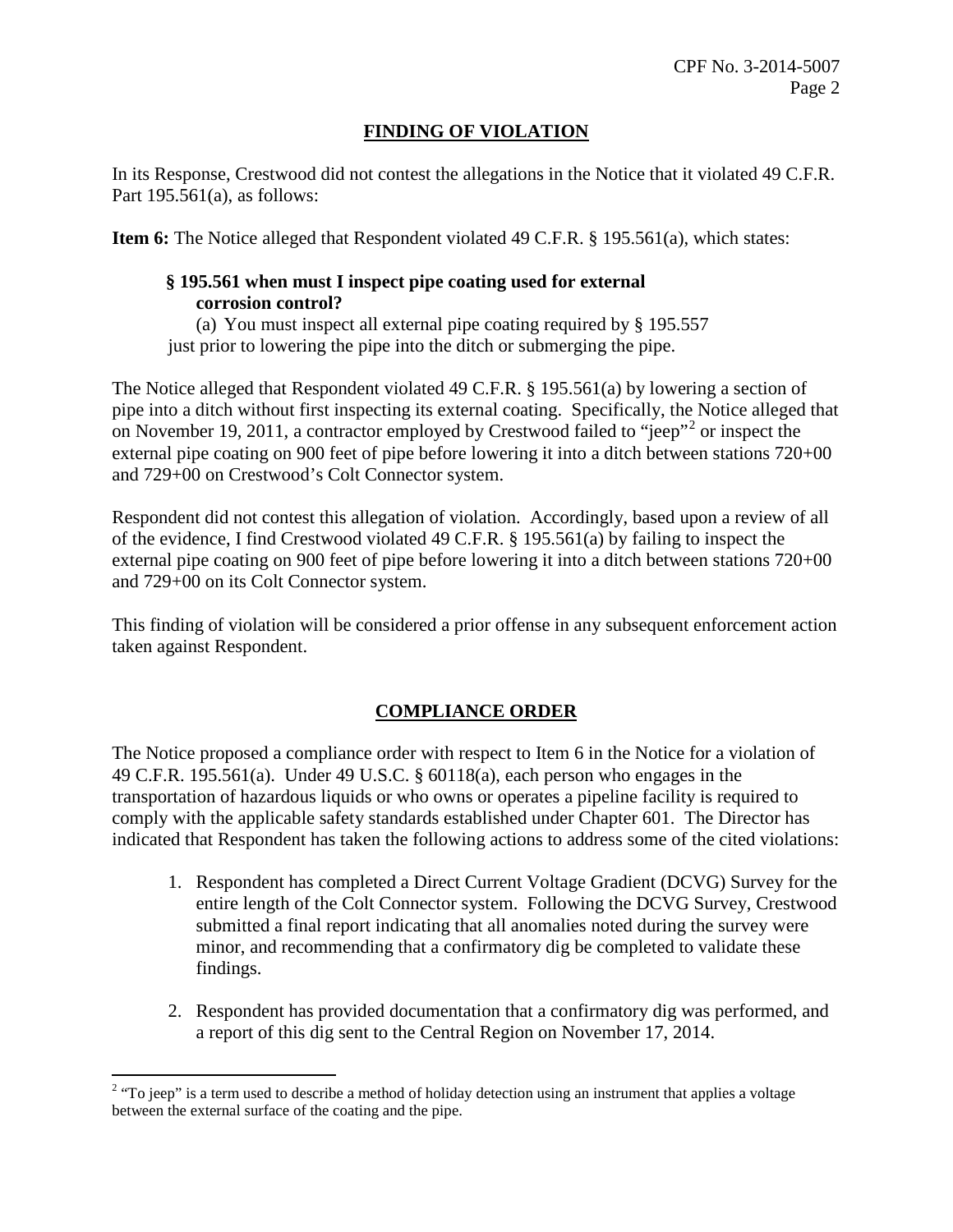3. Respondent applied cathodic protection to the line, which was found to be acceptable. Crestwood added three more test stations to the line, one of which being located in the area specified in the Proposed Compliance Order.

Accordingly, I find compliance has been achieved with respect to this violation. Therefore, the compliance terms proposed in the Notice for Item 6 are not included in this Order.

## **WARNING ITEMS**

With respect to Items 1, 2, 3, 4, 5, and 7, the Notice alleged probable violations of 49 C.F.R. §§ 194.107, 195.402, 195.404, 195.432, and 195.563, but did not propose a civil penalty or compliance order for these items. Therefore, these are considered to be warning items. The warnings were for:

49 C.F.R.  $\S$  194.107(c)(1)(vi) (**Item 1**) — Respondent's alleged failure to ensure that its Facility Response Plan included the names and telephone numbers of contacts for Federal, State, and local agencies at which it expected to have pollution control responsibilities or support;

49 C.F.R. § 194.107 $(c)(ix)$  (**Item 2**) — Respondent's alleged failure to follow a drill program as outlined in the guidelines found in the National Preparedness for Response Exercise Program (PREP), or a program equivalent to that set forth in PREP;

49 C.F.R.  $\S 195.402(a)$  (**Item 3**) — Respondent's alleged failure to follow its written procedural manual for normal operations and maintenance of pipelines, which required Crestwood to conduct monthly visual inspections of its firefighting equipment;

49 C.F.R.  $\S$  195.404(a)(2) (**Item 4**) — Respondent's alleged failure to maintain written maps of its pipeline systems that documented all crossings of public roads, railroads, rivers, buried utilities, and foreign pipelines along Crestwood's rightsof-way. Specifically, the Notice alleged that Crestwood failed to document a particular location where another operator's pipeline crossed Respondent's rightof-way and, further, that Crestwood did not have a process to ensure that crossings found during maintenance actions were properly documented on the company's "as-built" maps;

49 C.F.R. § 195.432(b) (**Item 5**) ─ Respondent's alleged failure to follow *Section 4 of American Petroleum Institute Standard 653* (incorporated by reference in 49 C.F.R § 195.3) for the monthly inspection of its in-service atmospheric and lowpressure steel aboveground breakout tanks; and